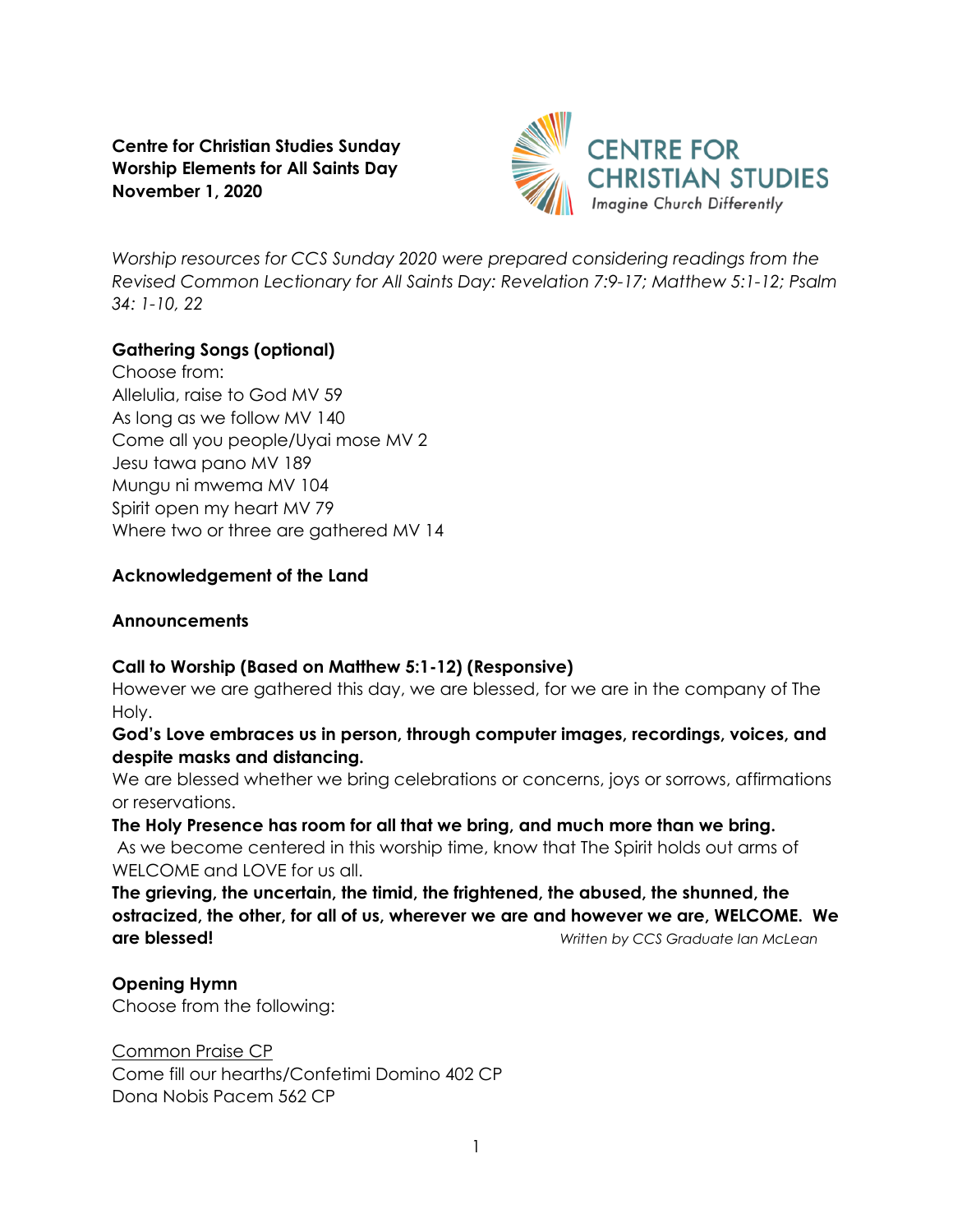More than we can ask or imagine CP 86 Not for tongues of heaven's angels CP 494

Voices United VU For all the saints VU 705 For the faithful who have answered VU 707 Centre for Christian Studies Sunday 2019 3/4 How clear is our vocation VU 504 Faith of our fathers/mothers VU 580 Thou ancient walls VU 691 Come thou fount of every blessing VU 559 God of Bethel by whose hand VU 555 The church of Christ in every age VU 601

More Voices MV Who is my mother/brother MV 178 Sisters/brothers let us walk together MV 179 When hands reach out MV 169 Christ has no body now VU 171 Hope of Abraham and Sarah VU 148 I am walking the path of peach VU 221 Let us build a house VU 1

Songs for Congregational Singing – Carolyn McDade SFCS Song of community SFCS 1 Creation of peace SFCS 5 Prayer to friends SFCS 16

# **Collect**

God who opens the doors to learning as you journey with your people through the ages, inspire us with your vision of a people with roots in justice and wings of hope. Let your Spirit move through all who learn at the Centre for Christian Studies, that they may know Jesus as their companion in everyone they meet, building in love and faithfulness until the whole creation is transformed into a community that is a reflection of your wisdom and holy generosity. Amen. *Collect written for CCS Sunday 2018*

## **Opening Prayer**

Gathered this day we remember the Saints of long ago, and we are steeped in gratitude for commitment, sacrifice, dedication, vision, tenacity and humility.

Gathered this day we remember the Saints among us: CCS graduates, volunteers, mentors, lay and ministry leaders, and partners. In those lives we remember and celebrate devotion, enthusiasm, determination, humbleness, empathy reciprocity, compassion and kindness.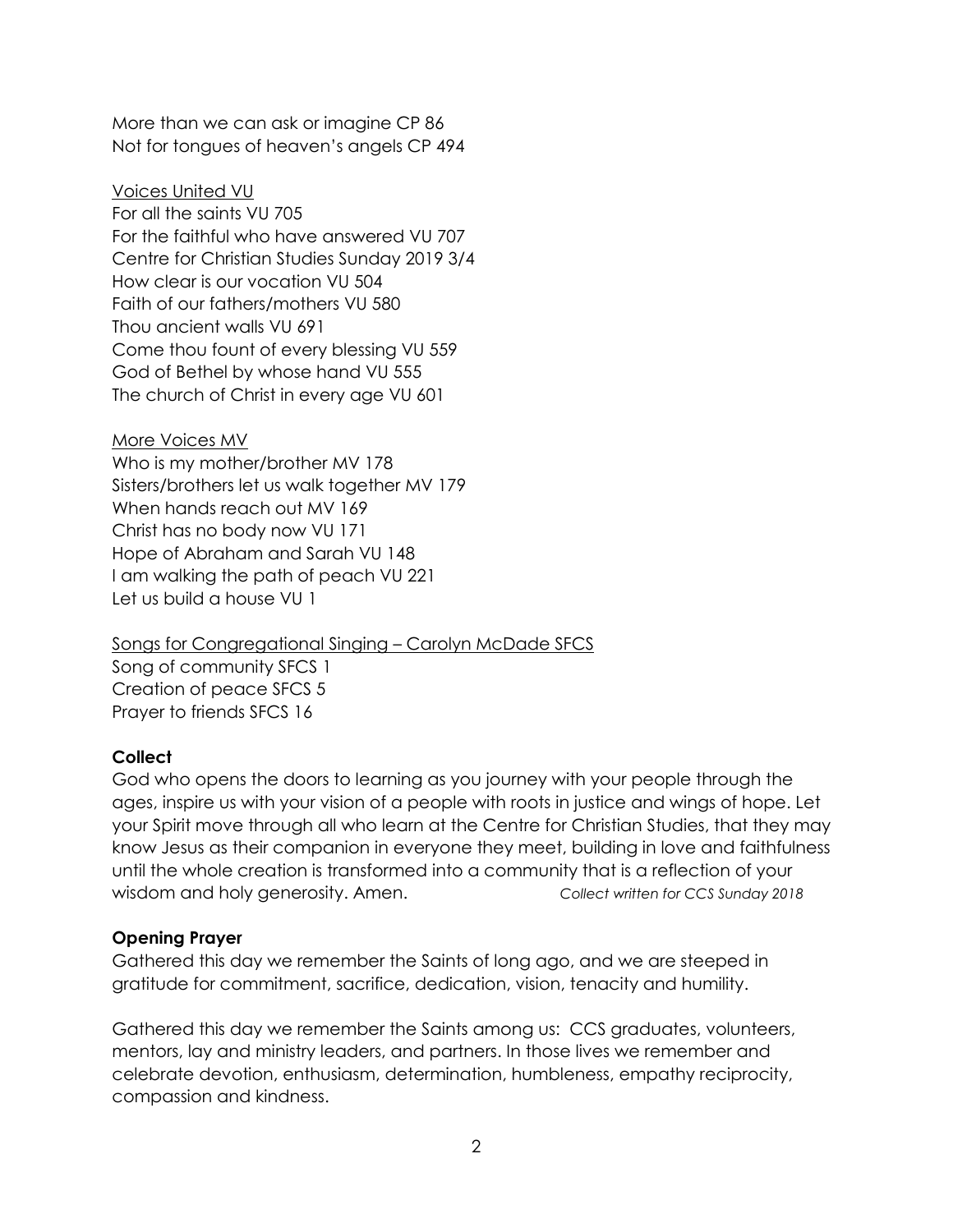Above all we remember and celebrate unconditional love of Saints long past, and of Saints in our lives now. And we celebrate the unconditional love of the one source of life, the one who holds us now in this gathered community of Saints. Thanks be to God! Amen *Written by CCS Graduate Ian McLean*

#### **Introduction of the theme of the day**

Today we are celebrating Centre for Christian Studies Sunday or CCS Sunday, for short. Why?

Well, we are here because we are learning how to follow Jesus. So that could be the Christian Studies part--but that's not the only reason. CCS is a school where each student is invited to serve people at the margins of society. This theological tradition is called "diakonia." The church, as lived out in our communities of faith and parishes, needs these committed and skilled leaders. We need people who carry the hope of the world and uplift the gifts of all. Celebrating CCS Sunday supports the student ministers and highlights the valuable work of this school.

#### *OR*

*Instead of saying all this, you could show the video "What is the Centre for Christian Studies"*

# **Hymn**

See choices above

## **Children's Time**

*If you can, find a candle lantern similar to the one Beth Walker is holding in the video or take a screen capture of her holding hers and print it out or make a paper lantern (if you decide to include the activity in the "do" section).*

Ask: Do you have one of these around your house? What do you use it for?

Say: Sometimes we say that instead of being a building, the church is "people of the light". I wonder how that might be true?

In the video we are going to watch next, Beth Walker says she is standing in the place where her church, Fairfield United, used to be. Now it is just a hole with gravel in it. Where did the church go? Beth says that the church still exists as a group people who are on a journey to meet God in their neighbourhood instead of in a building.

Ask: Where do you think God is in this neighbourhood? How might bringing light help them see or be seen as they look for God?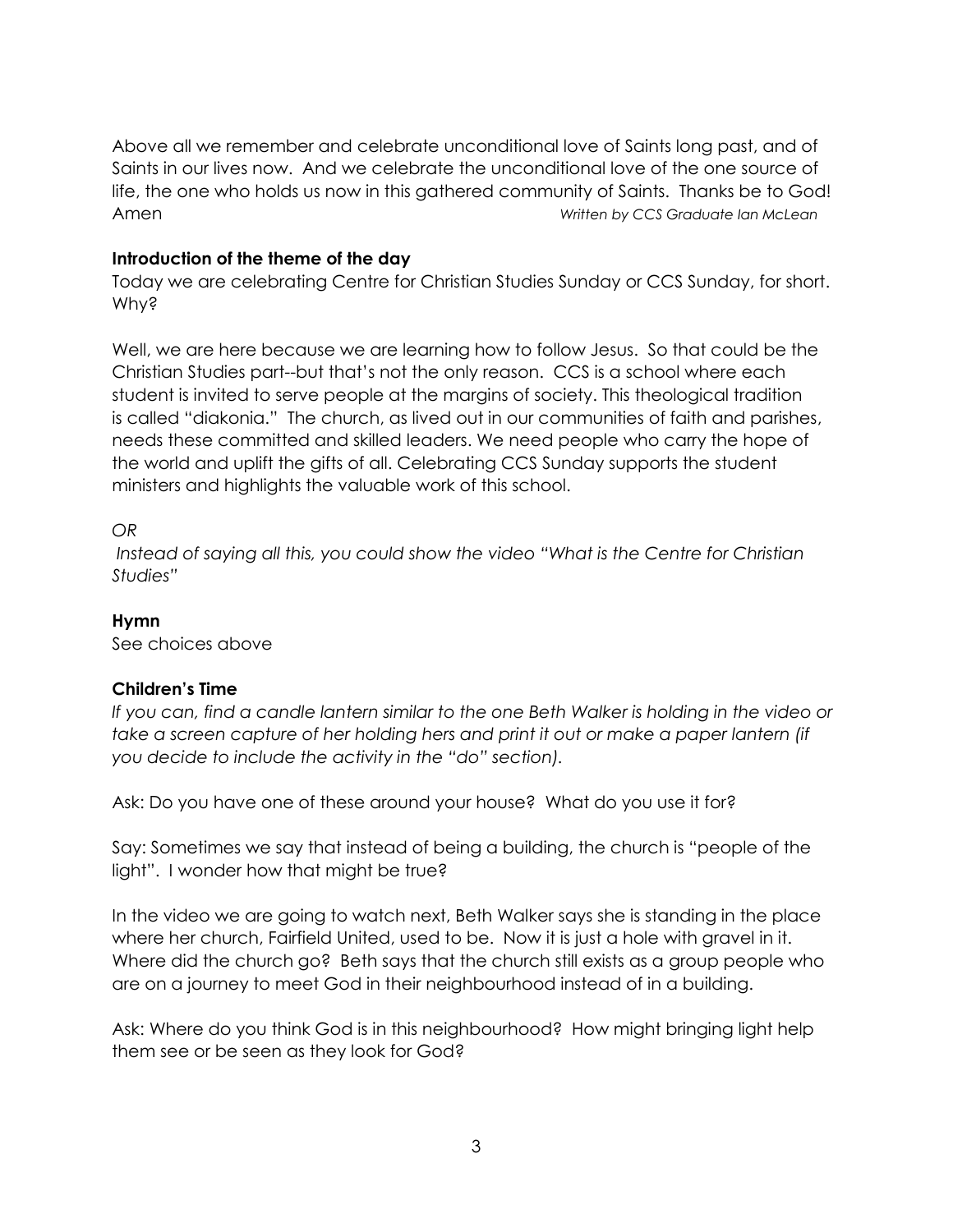Do: You might provide a simple pattern or instructions for children to make a paper lantern at home during the next part of the service (just google "making a lantern out of paper").

**A Minute for CCS:** Beth Walker - <https://youtu.be/h-lNwJIQHmo>

# **Special Music or Hymn**

**Scripture Reading:** Revelation 7:9 – 17 or Matthew 5:1-12

# **Psalm:** Psalm 34: 1-10, 22

*Page 761 Voices United—to "Strong lions suffer want and go hungry, but those who seek God lack no good thing." Followed by the last verse, "But you, God, redeem the life of your servants; none who take refuge in you are condemned."*

*Pages 29, 30 The Inclusive Language Liturgical Psalter of The Book of Alternative Services <https://www.anglican.ca/wp-content/uploads/GS2016-Liturgical-Psalter-2016-05-04.pdf>*

## **Reflection:**

D*o your own based on the Scripture you chose or drawing on Janet Ross' reflections on Psalm 34 - [http://ccsonline.ca/wp-content/uploads/2020/10/Reflections-on-Psalm-](http://ccsonline.ca/wp-content/uploads/2020/10/Reflections-on-Psalm-34.pdf)[34.pdf](http://ccsonline.ca/wp-content/uploads/2020/10/Reflections-on-Psalm-34.pdf)*

*OR show the video of Michelle Owens' reflection – coming soon OR read the reflection written by Kimiko Karpoff for CCS Sunday in 2019 <http://ccsonline.ca/wp-content/uploads/2019/09/Cloud-source-by-Kimiko-Karpoff.pdf>*

# **Offering**

## **Hymn**

**Minute for CCS:** Joshua Ward - <https://youtu.be/Qq6b93M1PIs> or Hubert Den Draak and Annika Sangster - <https://youtu.be/xS4f08vjU8k>

## **Prayers of the People:**

- One: You are blessed and blessing, God of all creation, so we come to you with prayers of hope and words of thanksgiving.
- All: (sung chorus from VU705) Hallelujah, hallelujah!
- One: For our grandmothers and grandfathers, for the people who have taught us your love, by their actions and by their words -
- All: we give you thanks!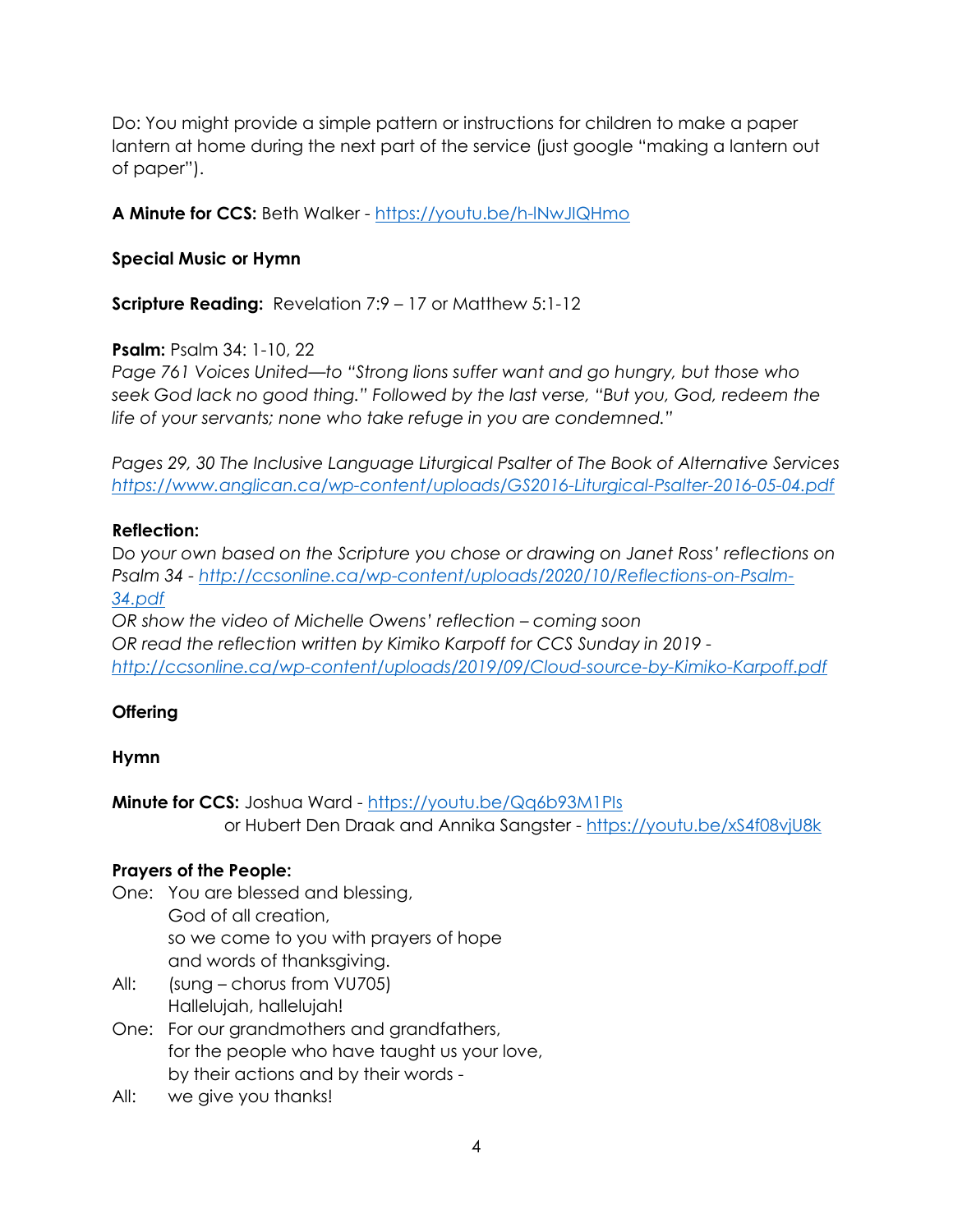- One: For our sisters who have gone before, who accepted the mantle of Deaconess, who taught in love, who worked in hope, who changed your world –
- All: we give you thanks!
- One: For all our siblings in The United Church of Canada who celebrate and live a Call to the ministry of Education, Justice and Pastoral Care – the Diakonia – Diaconal Ministers, commissioned by your powerful love –
- All: we give you thanks!
- One: For the congregations, communities of faith, ministries and missions and more, who have shared, and do share, in this call of service, this call of education, this call of justice, this call of care –
- All: we give you thanks, loving God! (sung – chorus from VU705) Hallelujah, hallelujah!
- One: We give thanks and, in love, we offer to your Love the Center for Christian Studies, the learning circles and the [exploration sites], those who are exploring their call to ministry, those who are living that ministry, and those who are taking the time to reflect on what they've lived, and your place in it.
- All: Hold them in your love, God of All. Centre for Christian Studies Sunday 2019 2/4
- One: We pray that, guided by them, learning with them, growing in faith and love, we would be people who serve with all our hearts, people who walk with all who have been burdened, people who feel broken, in body or spirit.
- All: Hold us in your love, God of All.
- One: And, as part of this great cloud of witnesses, all those who have gone before, all those who are, all those who are yet to come, we share in the words Jesus gave to us – for you are Our Mother and you are…